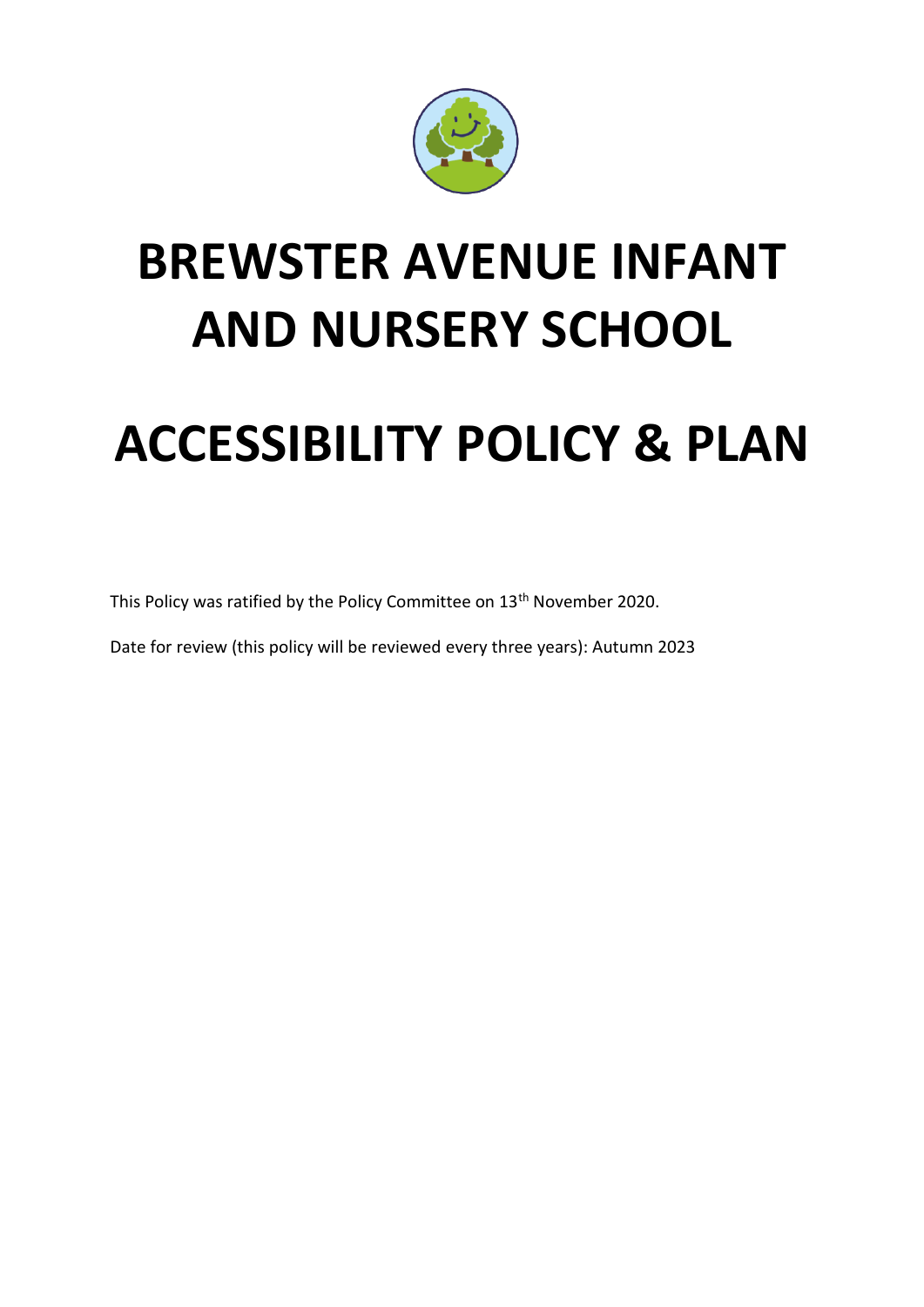

## **ACCESSIBILITY POLICY**

Brewster Avenue Infant and Nursery School is committed to providing an accessible environment which values and includes all pupils, staff, parents and visitors regardless of their education, physical, sensory, social, spiritual, emotional and cultural needs. It is committed to challenging negative attitudes about disability and accessibility and to developing a culture of awareness, tolerance and inclusion.

Brewster Avenue Infant and Nursery School plans, over time, to ensure the accessibility of provision for all pupils, staff and visitors to the school.

An Accessibility Plan has been drawn up to cover a three year period and will be reviewed annually.

The Accessibility Plan will contain relevant actions to:

- Improve access to the **physical environment** of the school, adding specialist facilities as necessary. This covers reasonable adjustments to the physical environment of the school and physical aids to access education.
- Increase access to the **curriculum** for pupils with a disability, expanding and making reasonable adjustments to the curriculum as necessary to ensure that pupils with a disability are as equally prepared for life as are the able-bodied pupils. This covers teaching and learning and the wider curriculum of the school such as participation in after-school clubs, leisure and cultural activities or school visits. It also covers the provision of specialist **aids and equipment**, which may assist these pupils in accessing the curriculum.
- Improve and make reasonable adjustments to the delivery of **written information** to pupils, staff, parents and visitors with disabilities. Examples might include hand-outs, timetables and information about the school and school events. The information should be made available in various preferred formats within a reasonable time frame.
- The Action Plan for physical accessibility relates to the Access Audit of the School, which is undertaken every 3 years. It may not be feasible to undertake some of the works during the life of this Accessibility Plan and therefore some items will roll forward into subsequent plans. The audit will need to be revisited prior to the end of each three-year plan period in order to inform the development of the new Plan for the following period.

Brewster Avenue Infant and Nursery School acknowledges that there is a need for ongoing awareness raising and training for staff and governors in the matter of disability discrimination and the need to inform attitudes on this matter.